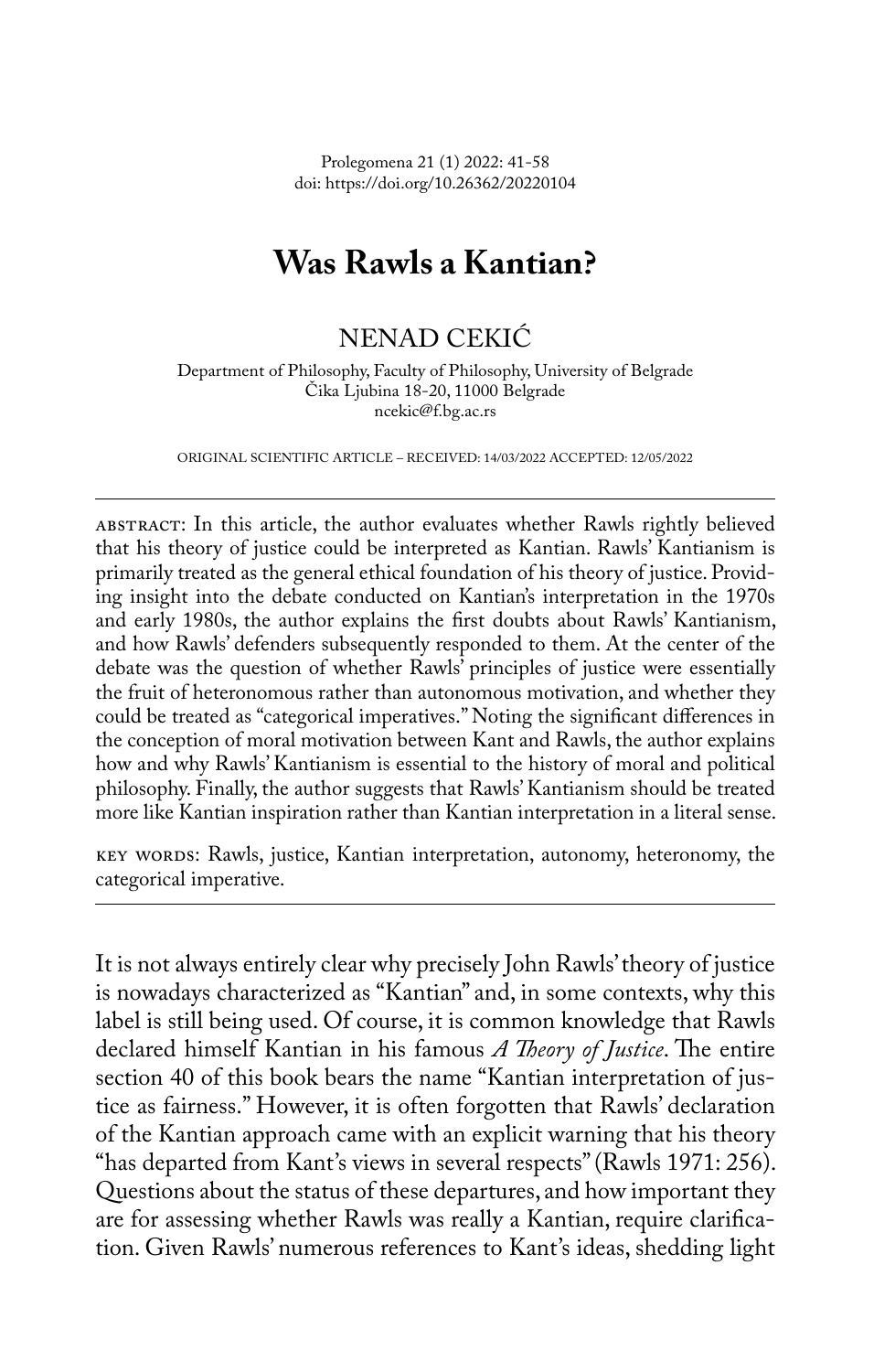on all the connections between Rawls and Kant would require much more space than what is at our disposal. Therefore, our interest here is deliberately limited to an initial discussion of Rawls' Kantianism.

Furthermore, there is a good historical reason for this approach. Namely, the vivid debate about the normative (Kantian) assumptions of Rawls' political theory was conducted in open form only for slightly more than a decade after the publication of *A Theory of Justice* (1971). Subsequently, the discussion fell almost silent, not so much because of the loss of philosophical interest in Rawls' core ethical arguments, but because Rawls continued his research in the domain of political philosophy. Philosophical interest then naturally shifted to his more recent works. At the same time, *A Theory of Justice* gained the status of a classical philosophical work, and its ethical framework had already widely been considered theoretically established.

Nevertheless, the issues from the debate in the 1970s and early 1980s regarding Rawls' Kantianism still make much sense today. Our focus is on the original fundamental objections intended to show that Rawls' theory did not actually follow a Kantian path in its normative background. We will limit ourselves to clarifying Rawls' use of Kantian ethical concepts of autonomy and the categorical imperative. Before these clarifications, we will present a general conceptual framework within which Rawls had to move when formulating his Kantian interpretation.

# **1. The roots of Rawls' Kantianism**

The philosophers who write about Rawls today barely consider his work on normative ethics and meta-ethics that preceded *A Theory of Justice*, therefore it might be understood that Rawls has always been a Kantian. If we look at his works from the 1950s and 1960s, we will see that he relied on Kant only when he realized that even sophisticated versions of utilitarianism could not cope with the demands imposed by fairness in a broad sense. It has been almost forgotten that his famous article "Two concepts of rules" (Rawls 1955) is part of the history regarding both normative ethics and meta-ethics. In this article, Rawls tries to explain how utilitarian theory could be used for establishing – at the metaethical level – the priority of deontological moral rules. His considerations at the time indirectly touched on the problem of fairness. Namely, during the debate on utilitarianism, the most potent anti-utilitarian arguments were based on cases that showed that the utilitarian point of view produces unfair and counterintuitive consequences, such as allowing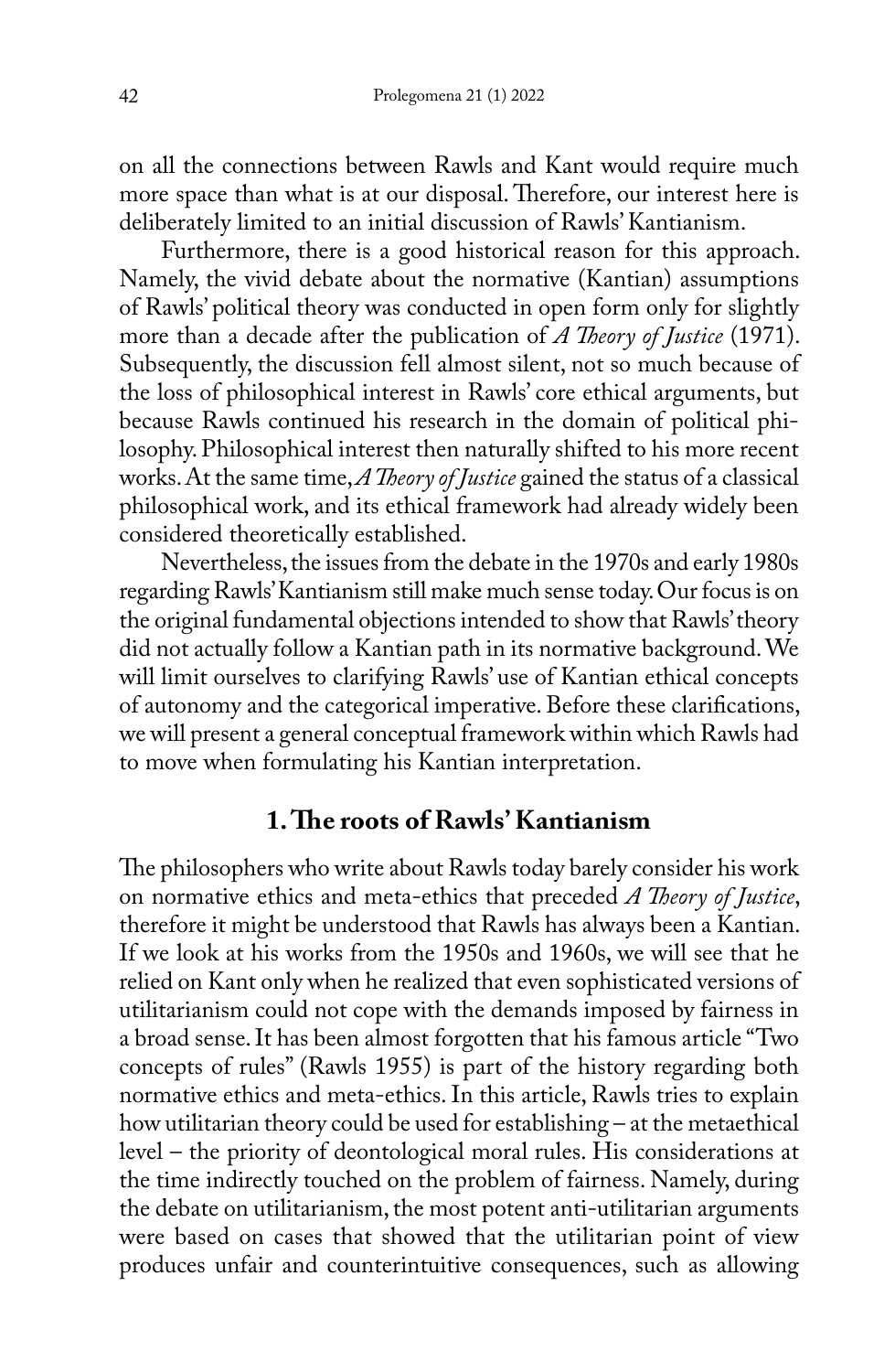the breaking of promises or the punishing of the innocent. It turns out that the utilitarian logic of maximization contradicts the usual notions of fairness, and does not recognize the separateness of individuals, or a separable notion of duty.

Inside the debate on utilitarianism, Rawls encountered the famous "priority problem." The question is: "Which fundamental moral notion – Good or Right – must have primacy in a moral or political theory?" The question is crucial because the demands imposed by Right, in the form of an obligation or a duty, can very easily be at odds with the consequences of augmenting Good. That is the background of the problems arising from the standard concept of "fairness." Rawls himself has taken the stance that the priority of Right is a central feature of Kant's ethics (Rawls 1971: 31n). Rawls appears to have thought that Kant's moral philosophy offered a frame in which the non-utilitarian "priority of Right" (and freedom alone) could still be philosophically preserved (see especially Rawls 1971: §6, §8).

Rawls situates his conception of justice as fairness in the "contractarian" tradition. For him, this tradition is the best option for avoiding the normative problems brought by competitive theories of utilitarianism and (deontological) "intuitionism." Rawls declares: "My aim is to present a conception of justice which generalizes and carries to a higher level of abstraction the familiar theory of the social contract as found, say, in Locke, Rousseau, and Kant" (Rawls 1971: 11). Rawls is also convinced that his analysis of justice as fairness provides a "procedural rendering" of Kant's key concepts, such as universality, autonomy, and the categorical imperative (Rawls 1971: 264). Kantianism, then, looks to him to be a way out of a fundamental normative problem of grounding a political theory. Indeed, Rawls abandoned "pure" ethics, but his *A Theory of Justice* deals with the problems he had already faced in the previous discussion of utilitarianism during the 1950s and 1960s. To facilitate a better understanding of the discussion, it is helpful to point out that Rawls never has completely abandoned a consequentialist (utilitarian in a broad sense) conception of the nature of general human motivation. That is why Rawls' attempt to balance the egoistic–utilitarian motivation and the Kantian normative framework was the subject of the initial criticism of his proclaimed Kantianism (e.g., Nagel 1973; Levine 1974; Johnson 1974; Wolff 1977). The common thread of initial criticism was the belief that Rawls had radically misinterpreted Kant's theory to fit his views into Kant's moral philosophy framework.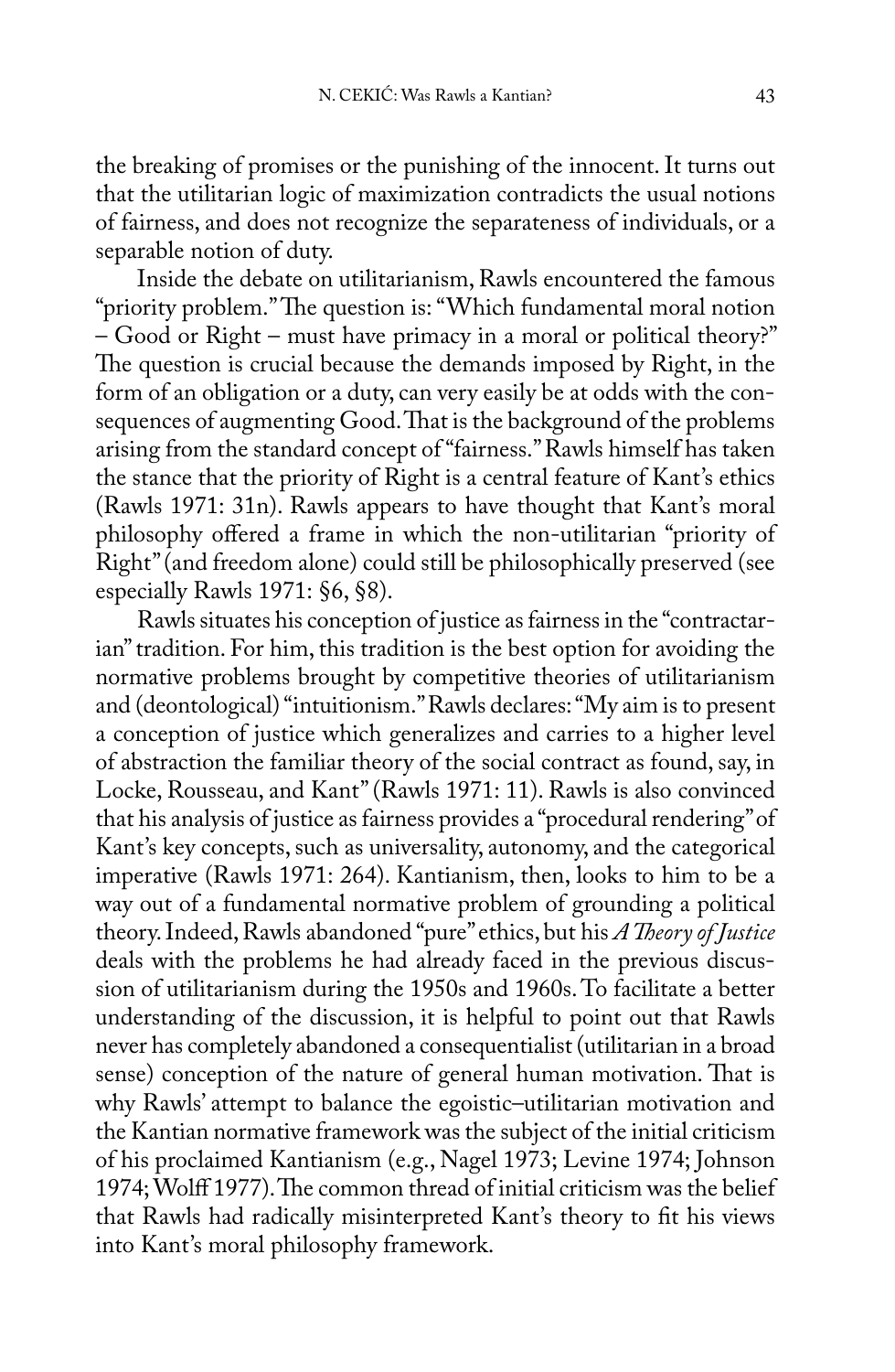# **2. Grounding the morality: A note on two methods**

We should note that Rawls' account of justice is explicitly an account of human, not abstract, universal justice. Rawls readily admits that his argument depends on contingent assumptions about humans and their particular situations: "moral theory must be free to use contingent assumptions and general facts as it pleases" (Rawls 1971: 44). This claim reflects a crucial methodological difference between Kant and Rawls. Contrary to Rawls' view, Kant insists on the claim that ethics must be "formal," meaning the source of morality can be found only in pure concepts of Reason (*Vernunft*) rather than in anything "material" (empirical).1 Kant emphatically insisted on the requirement that moral principles can only be established independently of any contingent assumptions about human nature or the human situation in the empirical "world."<sup>2</sup>

In the Kantian view, the only moral principle (which is the "categorical imperative") is openly revealed to us through the a priori concept of duty, which necessarily presents itself as "universal" (a duty that would allow exceptions would not be a duty at all). This universality would imply that the account of morality and justice applies to all possible moral agents (not just humans) and in all possible worlds.

Contrary to Kant's insistence on a claim that the universality required by (the power of) Reason is a moral demand itself, the famous "Kantian interpretation" starts with the assertion that the central notion of Kantian moral theory is the idea of autonomy and not universality (Rawls 1971: 251). This conviction seems odd because it looks like Rawls does not even take into consideration the interpretations of Kant's thought that have been most prominent from the late 1940s (Paton 1947) until today (e.g., O'Neill 2018), which were focused on the importance of universality and the need to distinguish logical universality and empirical generality.

<sup>&</sup>lt;sup>1</sup>To clarify: "Practical principles are *formal* when they abstract from all subjective ends; but they are *material* when they are grounded on… incentives" (*G* 4:427). The pagination of Kant's works is given in a standard fashion according to the *Academy Edition* (the *Akademie Ausgabe*) of Kant's writings. Abbreviations: G = *Groundwork of the Metaphysics of Morals* (Kant 2002), KpV = *Critique of Practical Reason* (Kant 2015), MM = *Metaphysics of Morals* (Kant 1991).

<sup>&</sup>lt;sup>2</sup> Kant said: "it is of the utmost necessity to work out once a pure moral philosophy which is fully cleansed of everything that might be in any way empirical and belong to anthropology; for that there must be such is self-evident from the common idea of duty and of moral laws" (G 4:389).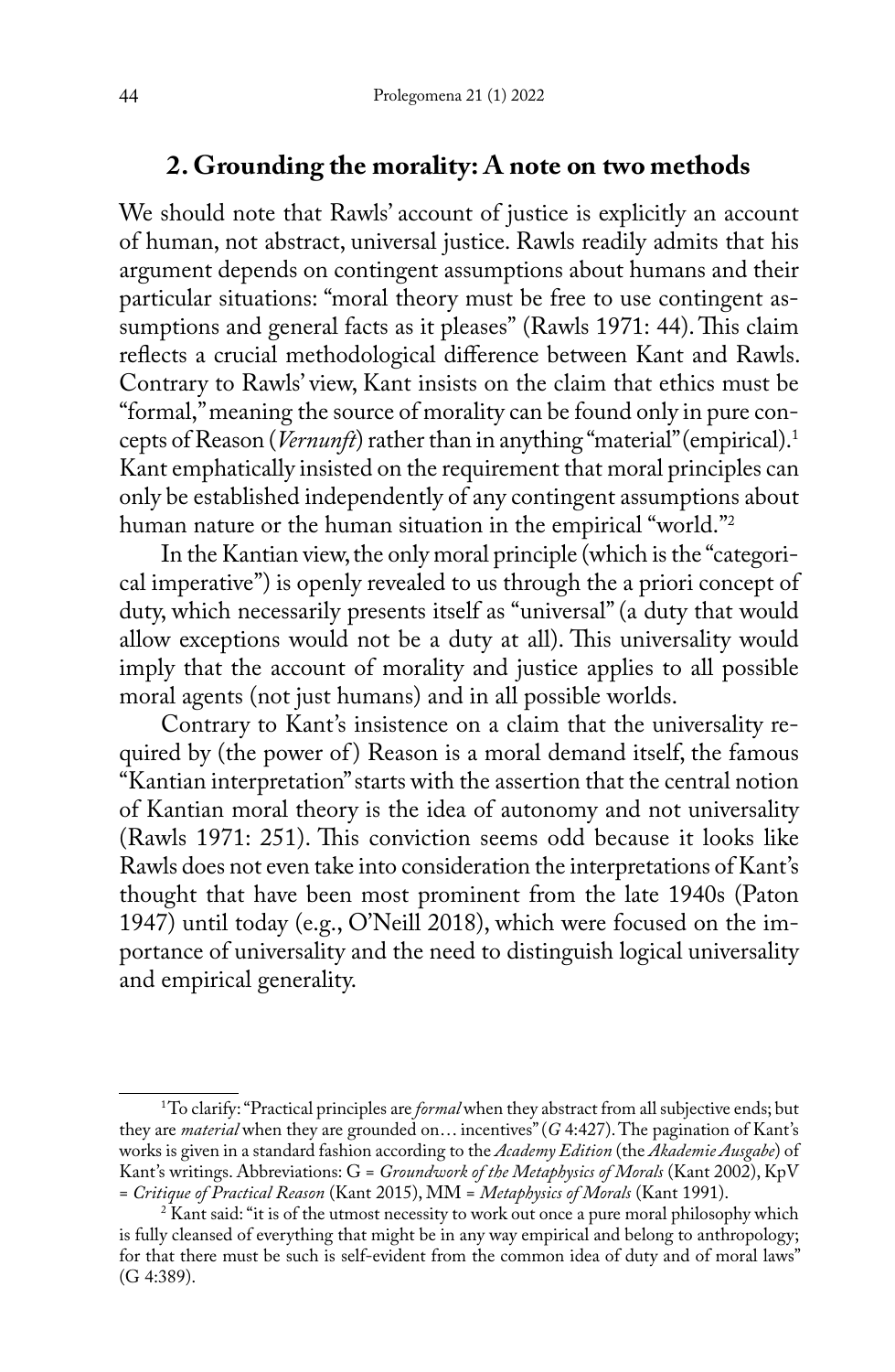### **3. Kantian autonomy**

Let us assume that Rawls was right, and the concept of autonomy has some primacy over universality or the categorical imperative. One of the difficulties of this approach lies in the fact that even nowadays, there is still room for disagreement regarding the best complete interpretation of Kant's notion of autonomy. However, we will put this difficulty aside because Kant's basic idea is straightforward, and initially does not create a theoretical problem. When Kant speaks of autonomy or its counterpart, heteronomy, his considerations are aimed at the notion of the Will. His exploration shows that two contrasting motives can lead agents to act. If the Will is entirely determined by "incentives" or "inclinations" (based on sensuality), then the agent acts heteronomously. Heteronomy is opposed to (genuine moral) "autonomy", and is an origin of "all ungenuine principles of morality" (G 4:441). Kant sums up the difference between autonomy and heteronomy as follows:

Autonomy of the will is the property of the will through which it is a law to itself (independently of all properties of the objects of volition). The principle of autonomy is thus: "Not to choose otherwise than so that the maxims of one's choice are at the same time comprehended with it in the same volition as universal law"3 ... [However], If the will seeks that which should determine it *anywhere else*  than in the suitability of its maxims for its own universal legislation, hence if it, insofar as it advances beyond itself, seeks the law in the constitution of any of its objects, then *heteronomy* always comes out of this. (G 4:440-441)

For somewhat unclear reasons, different depictions of Rawls' Kantianism circumvent the fact that autonomy, universality, duty, and the categorical imperative in Kant's ethics are inextricably linked. For instance, in acting autonomously, we act not only according to duty, but also "from duty." Those actions, then, are not only "legal" but also "moral" (KpV 5:81).

When Kant says "law" or "pure form of lawfulness," he has in mind a principle that applies with a logical necessity, which is just another name for "universality." On the other hand, empirical *generality* does allow exceptions. Kantian "universalization"4 is a straightforward and purely formal test: If a proposed principle of action ("maxim") is in any way self-contradictory, it cannot be "universalized" and is *forbidden*.

<sup>&</sup>lt;sup>3</sup> This is one of the forms of the most known "universality formula" of Kant's categorical imperative. See Section 5 below.

<sup>4</sup> "Universalization" is a technical term often used to interpret Kant's moral philosophy, but it does not belong to Kant's vocabulary.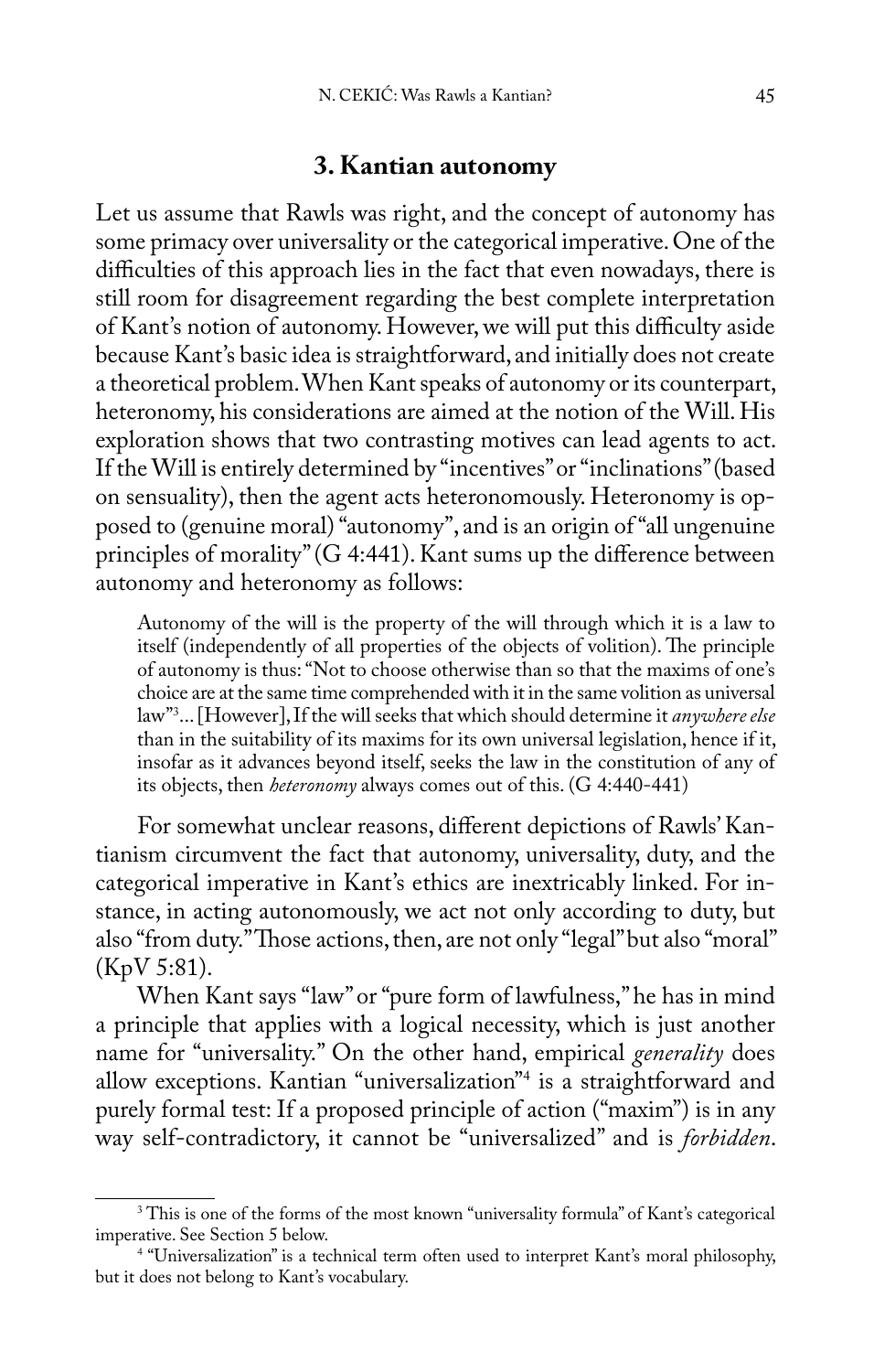Autonomy itself is nothing more than acting on principles that can be universal. Thus, Rawls' intentionally dismissing of universality as "slander bases" that lead to "triviality" (Rawls 1971: 251) in favor of supposedly substantial "autonomy", has no support in Kant's original works.

# **4. Original position and Kantian autonomy**

In comparing Rawls' Kantianism and the ethical views of Kant himself, what kind of justice Rawls, using Kantian language, actually had in mind is often forgotten. For Rawls, "the justice is the first virtue of social institutions, as truth is of systems of thought." Therefore, "a theory, however elegant and economical, must be rejected or revised if it is untrue; likewise, laws and institutions, no matter how efficient and well-arranged, must be reformed or abolished if they are unjust" (Rawls 1971: 3). It is clear that Rawls' justice is social justice or, more accurately, distributive justice. Rawls' justice is meant for social institutions; Kant's morality is for individuals.

The process of establishing the principles of social justice is presented by Rawls as a "bargaining game." Rawls starts from the fact that people are naturally biased by their situations. These biases can be eliminated by redefining the initial situation in which fundamental social choices are made. Rawls calls the initial situation of fairness "original position." It is the artificially designed ideal and "appropriate initial status quo" (Rawls 1971: 12).

The critical feature of the original position is "the veil of ignorance." The veil is meant to ensure the impartiality of judgment. Briefly, the veil postulates that individuals reaching an agreement do so in ignorance of most particular facts about themselves, such as their place in society, class position, and overall social status, as well as their natural abilities, the distinctive features of their individual psychology, and their conception of the good. The veil deprives the bargaining parties (individuals) of all knowledge about themselves, each other, and even of their society and history. Still, they are aware of their fundamental interests and general facts about psychology, economics, biology, and other fundamental social and natural sciences. Parties are still aware of the desirability of the "primary social goods" that anyone needs for a good life. These essential goods are rights, liberties, opportunities, income, wealth, and the social basis of self-respect. Individuals "normally prefer more primary goods rather than less" (Rawls 1971: 123). This preference is the only motivation ascribed to the parties. In pursuing the primary goods, the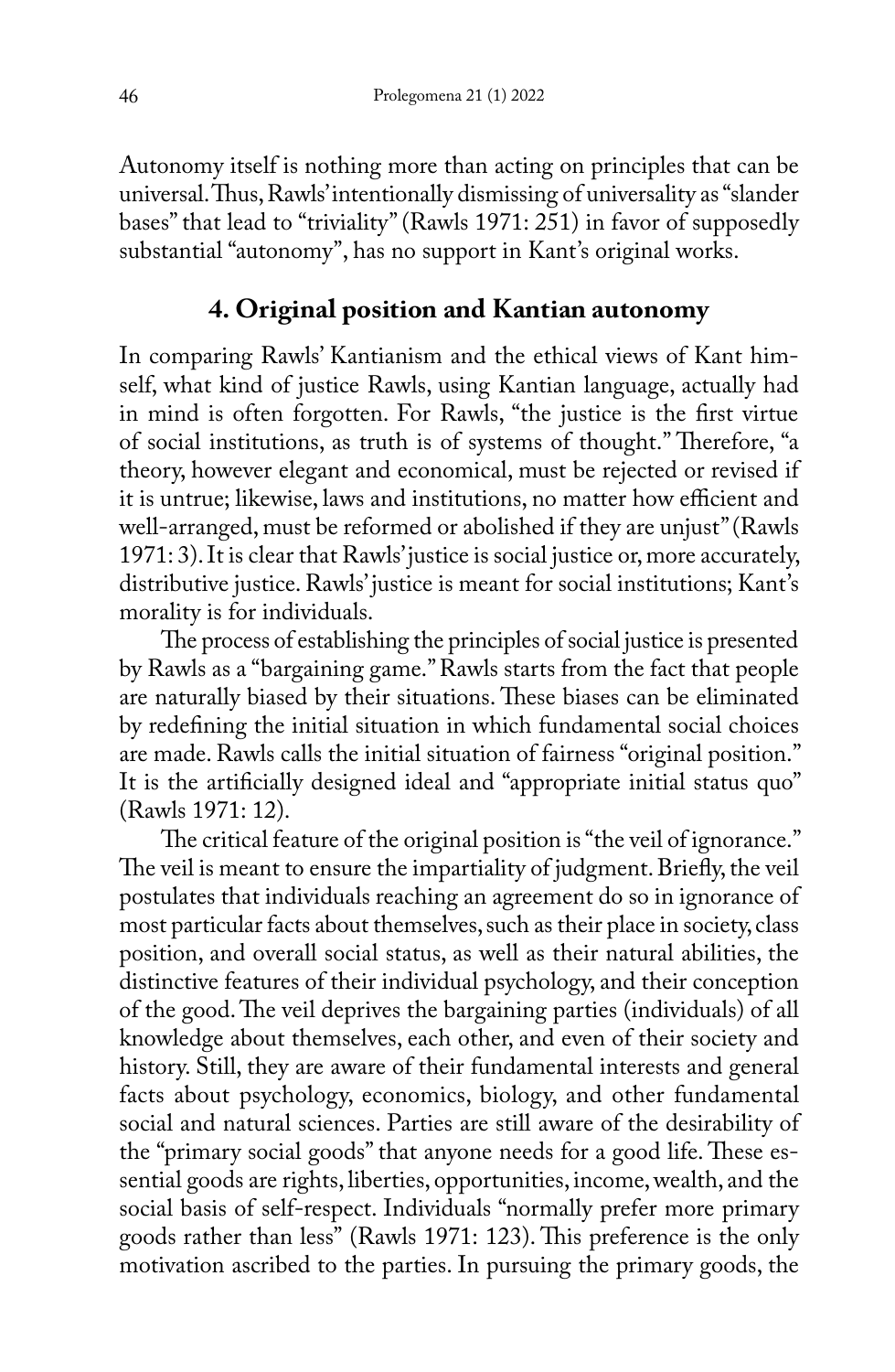parties are supposed to be "mutually disinterested." This indifference allegedly coincides with Kant's notion of autonomy (Rawls 1971: 253). When choosing the principles of justice, people in the original position are motivated solely by the desire to protect their own interests, not by benevolence or envy. Then, the preference for primary goods is derived from only the most general assumptions about rationality and human life's general conditions.

What are Rawls' reasons for arguing that the original position is actually a position of individual autonomy? Let us look at precisely what he says:

Kant held, I believe, that a person is acting autonomously when the principles of his action are chosen by him as the most adequate possible expression of his nature as a free and equal rational being. The principles he acts upon are not adopted because of his social position or natural endowments, or in view of the particular kind of society in which he lives or the specific things he happens to want. To act on such principles is to act heteronomously. Now the veil of ignorance deprives the persons in the original position of the knowledge that would enable them to choose heteronomous principles. The parties arrive at their choice together as free and equal rational persons knowing only that those circumstances obtain which give rise to the need for principles of justice. (Rawls 1971: 252)

We should stop here for a moment.

Principally, it is unclear why Rawls thinks the veil of ignorance fits the genuine Kantian concept of autonomy. Let us remember that Kant defines autonomy as "the property of the will through which it is a law to itself (independent of all properties of the objects of volition)" (G 4:440). The expression "independent of the objects of volition" indicates a possible problem in Rawls' Kantian interpretation. Kant does not think that when deciding, agents are deprived of relevant knowledge. Moreover, in opposition to the situation in the "original position," Kantian autonomy *presupposes* relevant knowledge of persons' "inclinations" and "incentives." In his most famous examples from *Groundwork*, Kant shows that morality is demonstrated when we are free to counteract sensuality's impetus when duty based on Reason dictates.5 Moreover, within the general practical

<sup>&</sup>lt;sup>5</sup> Kant's most famous illustration of duty is the resolution of the dilemma of whether it is permissible to obtain economic benefits through a false promise. Providing the awareness of the a priori notion of duty, Reason instructs the agent to move away from the natural tendency to enlarge the estate. (G 4:402-403; 419-20). It is important to add that duties are best observed when they have a clear form of prohibition. Thus, the immorality of making a false promise can easily be presented as a "maxim" in the form of a prohibition: "Under no circumstances, make any false promise." In this case, it is obvious that the agent is not deprived of knowledge about incentives, but freely chooses to act morally.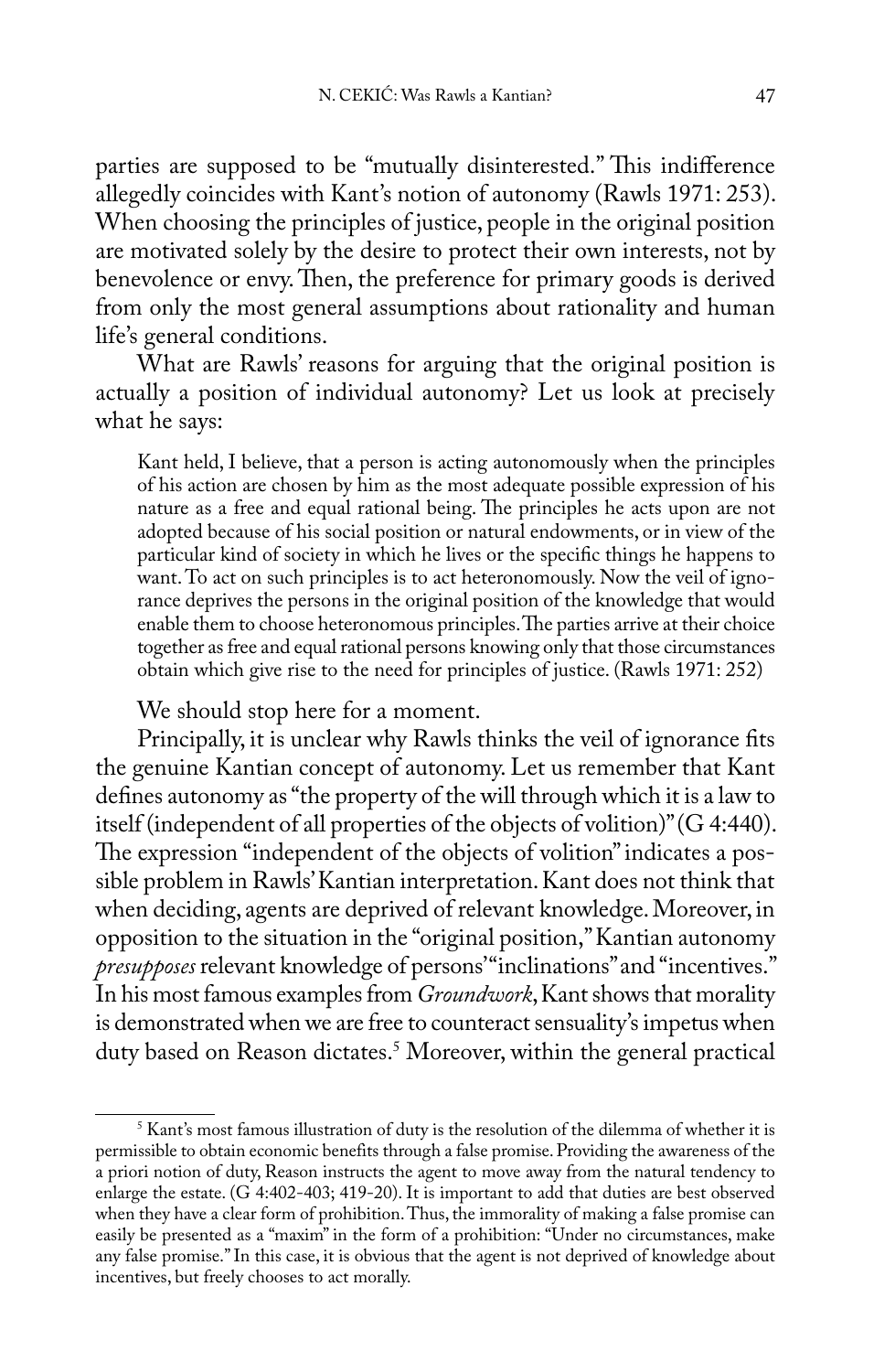field, sensual incentives are a necessary condition of morality because some "material goal" is needed for *any* acting. Finally, a heteronomous act does not have to be morally *wrong*; it could be "legal" but worthless; allowed, but without moral value.<sup>6</sup>

Initially, Rawls' interpretations of Kant's key terms had faced harsh criticisms, followed by adequate defenses. A good proportion of initial objections to Kantian interpretation in the 1970s consisted of accusations that Rawls simply misinterpreted Kant's theory of moral motivation related to the concepts of autonomy and, indirectly, the categorical imperative. The questions raised by the early critics of Kantian interpretation are essentially anthropological, and they concern Kant's ultimate question of what it means to be autonomous in pursuing ends. While Rawls centers his interpretation on autonomy, early critics and defenders of Rawls' Kantian interpretation turned toward the explanation of rational agency.

In a 1974 article, Andrew Levine argues that Rawls' Kantian interpretation "rests on a systematic confusion of an anthropological understanding of Kant's notion of rational agency (replete with contingent assumptions about human nature) and Kant's own non-anthropological understanding" (Levine 1974: 48). Analyzing Rawls' "original position," the role of which is to free our choice of fundamental principles of justice from what Kant would call "empirical" or heteronomous inclinations, Levine concludes that the considerations we take into account in the original position are not what Kant would call "pure." He thinks that Rawls tries to combine Hobbesian egoistic rationality with the Kantian concept of universality, leading to incoherence. Then Levine argues that instrumental rationality, the one Rawls is in fact using, is empirical, and therefore heteronomous in Kant's sense. In addition, Levine suggests that to account for autonomy, a different, non-instrumental notion of "reasonableness" must be employed, which would fall in the domain of Kantian Reason. In the Rawlsian original position, "we express our nature as bundles of appetites for primary goods endowed with a capacity for instrumental rationality; not as bearers of pure practical reason" (Levine 1974: 57). This understanding of human nature necessarily invokes heteronomous motivation.

Now, Levine continues, we should recall that the whole burden of Kant's moral philosophy – and the point on which it must ultimately be evaluated – centers on the attempt to conceive motivation for the moral

 $\rm ^{6}$  For a distinction of morality and legality see e. g. KpV 5:72 or 5:81.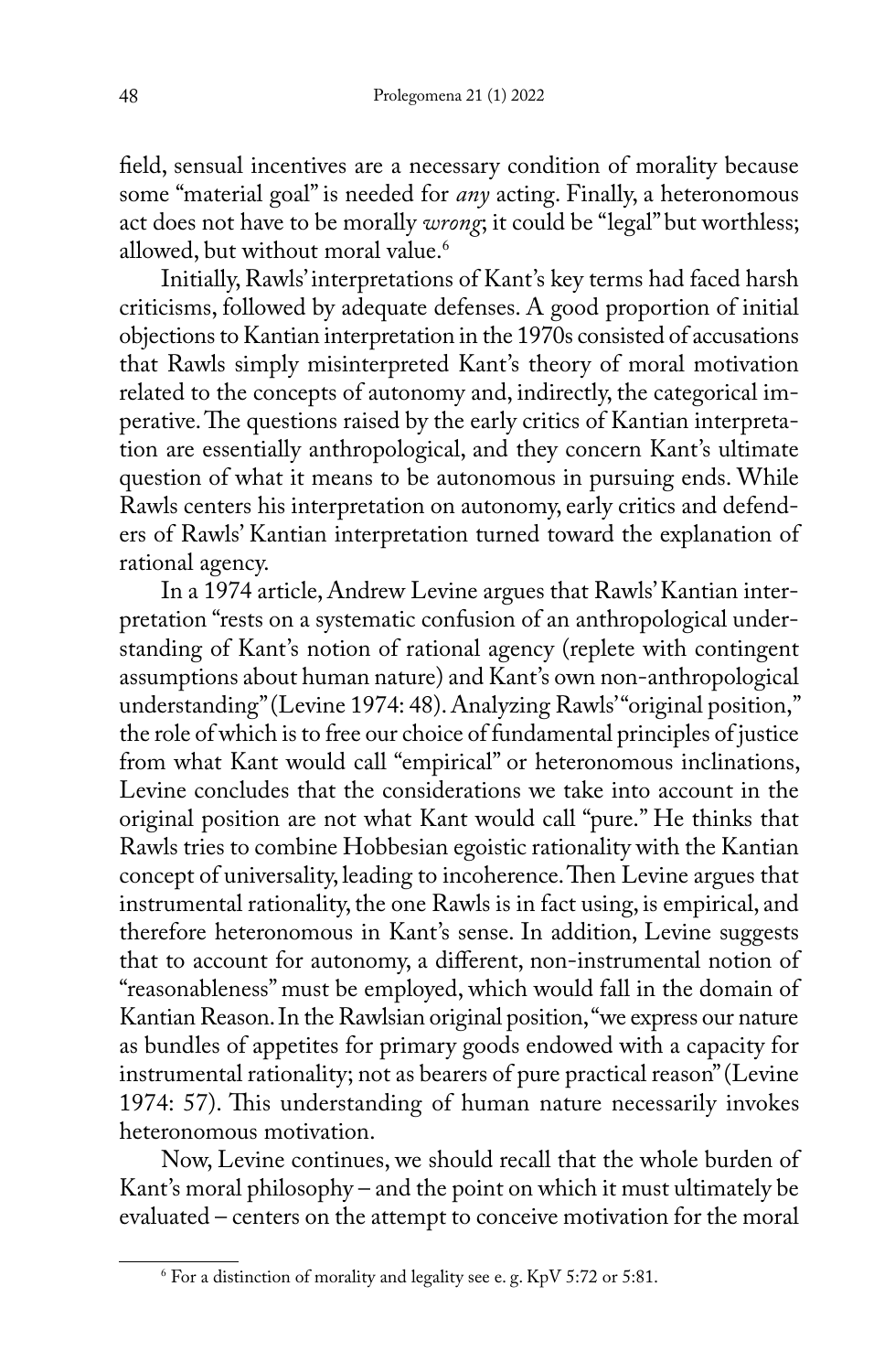life, independent of specifically human (as distinct from reasonable) nature. For the proposed Kantian interpretation to be viable, the empirically pure motivation provided by pure Reason would have to be identical to the motivation arising from the contingent assumptions about human nature presupposed in the original position (Levine 1974: 52).

In his 1974 paper, Oliver Johnson offered a picture similar to Levine's. Johnson, like Levine, notes that individuals under the "veil of ignorance" are still motivated by what Kant would call heteronomous inclinations: "An action originally heteronomous is not rendered autonomous, even though performed under a veil of ignorance if the nature of motivation is unchanged" ( Johnson 1974: 62).

Robert Paul Wolff follows the line of Levine's and Johnson's arguments. He believes that it is very unusual to interpret Kant as saying that any goods (or the Good) are the source of moral motivation, but Rawls, willingly or unwillingly, does. On the other hand, Kant has never been vague in this regard: A material end cannot be morally significant. The fact that Rawls' "primary goods" are highly general and not specifically adapted to individual wishes does not change too much. That fact does not affect the nature of the chosen principle of justice:

[The] veil of ignorance, in fact, only guarantees that the principles will be... generally heteronomous rather than particularly heteronomous. The choice of principles is motivated by self-interest, rather than by the Idea of Good. (Wolff 1977, 115)

To these objections from the 1970s, we could add another one. The confusion of the two kinds of rationality (instrumental and "pure"), first observed by Levine, is not involuntary. Rawls sometimes deliberately toys with Kant's terminology. We have already seen that the original position is, according to Rawls, set up so that the parties reflect human nature as "reasonable and rational." This expression ("reasonable and rational") is a dual representation of Kant's single adjective *vernünftig*, and covers both the "pure" and instrumental use of practical Reason (Richardson 2022). However, moral acting in Kant's thought is not ambiguous in that conflating way. Instrumental rationality that deals with means–end relations can and must be strictly separated from pure moral reasoning. Motivational conflicts between "acting from duty" (autonomously) and "acting from inclinations" (heteronomously) reveal the possibility and necessity of the strict separation of two different uses of practical Reason.

After the first doubts regarding Rawls' Kantianism, came the first reactions to those doubts. Stephen Darwall's response to objections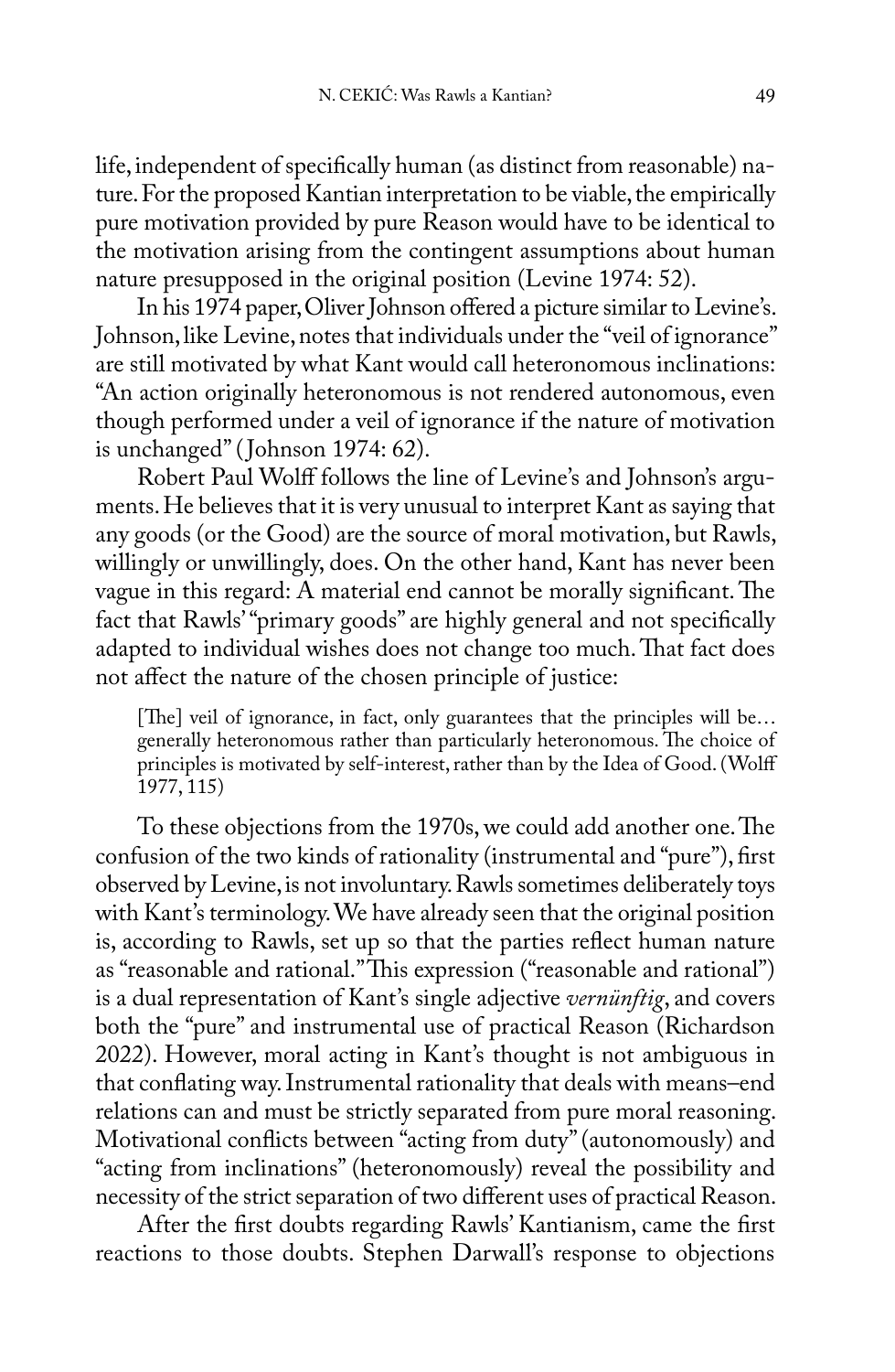concerning Rawls' misconception of autonomy is now considered classic. His main argument is that, although the decisions in the original position could be construed as heteronomous, later decisions to follow the principles of justice in ordinary life are autonomous in the Kantian sense:

It may well be the case that the choice of principles in the original position is a heteronomous choice because it is an interested choice and still be true that the decision of actual rational beings, not in the original position to act under such principles, is an autonomous decision, and hence, that action on such principles is autonomous. Even if it is true that if one were under the constraints of the original position (most importantly, the veil of ignorance), one would want a particular principle adopted in one's own interest, it by no means follows that all, or even any, rational beings as they are actually placed in the world would want that same principle adopted in their interest. Thus, if a rational being chooses to act on principles, which would be acceptable to him if he were under the veil (on the grounds that they would be acceptable to him under the veil), such a choice is by no means a choice on the basis of his interests and thus is not, on those grounds, a heteronomous choice. (Darwall 1976: 166)

#### Elsewhere, Darwall extends this argument in a rather unusual way:

The complaint that the parties are assumed to be self-interested is a red herring in any case. Because of the veil of ignorance, the original position is not a perspective of self-interest but rather of an interest in selves or individuals as such. The assumption of self-interested motivation plays no essential role. The same principles would be chosen, and the same arguments for them found convincing, were the parties not assumed to be self-interested, but to be completely otherinterested. (Darwall 1980: 340)

How could Darwall's arguments be evaluated? As has already been seen, Levine and Johnson suggest that Rawls' general attitude that the agent can be moral (autonomous) *through* the (heteronomous) pursuit of happiness is wrong. Darwall's defense here really feels more like philosophical gymnastics than a philosophical argument. Specifically, the plausibility of Rawls' theory of justice lies precisely in the fact that self-interest is a starting point that we all understand. However, in the first quote, Darwall says we can be autonomous if we stubbornly and repeatedly adhere to heteronomous principles. According to another quote, it does not matter if the agent is self-interested or other-interested because the results (principles of justice) are the same in both cases. As for the first defense, the autonomous decision to adhere to the heteronomous principles is not even conceivable within the Kantian worldview. In the second argument, it is unclear what the murky other-interested motivations might be, and how they might even become general.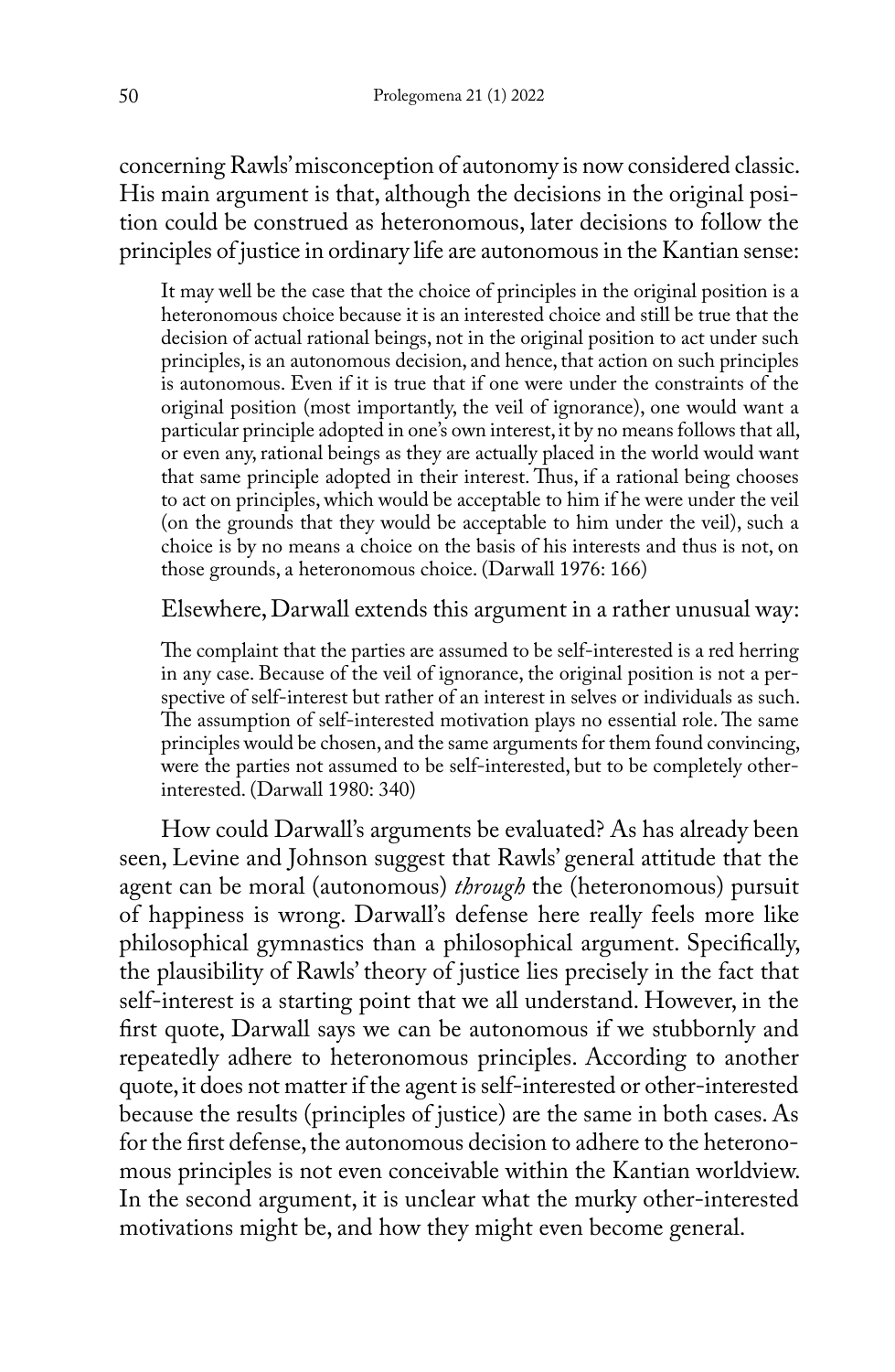Darwall's defense, however, draws our attention to one crucial issue. As it stands, his observations are implicitly based on one of the most common misinterpretations of Kant's position, the allegation that he has no regard for human happiness. Some interpreters go further, and depict Kant's position as "rigorous" and hostile to happiness. To give Kant's moral theory a "human face," many, including Rawls and Darwall, have struggled to "reconcile" Kant with happiness.

It looks like this kind of reconciliation is not necessary at all. Namely, Kant claims that happiness is a material end that "everyone has."7 He explicitly says it is "safe" to suppose it as real for all rational beings "in accordance with natural necessity" (G 4:415, 4:430; cf. KpV 5:25). In other words, it is the "natural end." Even the doubters would be reassured after a careful reading of Kant's *Critique of Practical Reason*, in which "virtue" (morality, which is "supreme" but not "complete" Good), and "happiness" converge in the idea of "highest" or "complete" Good (KpV 5:110–111). However, we can only hope for this convergence rationally, but without any possible warranty. Whether moral acting is rewarded with "happiness" depends on the transcendent ideas of God and the soul's immortality. Though "regulative," they are outside the realm of possible knowledge.

Finally, sometimes it is overlooked that Kant shows a very profound respect for the pursuit of happiness, but in a non-Rawlsian way. In *Metaphysics of Morals*, he asks, "What are the ends that are also duties?" He replies, "They are *one's own perfection* and *the happiness of others.* Perfection and happiness cannot be interchanged here" (MM 6:385). In a moral sense, one should be interested only in someone else's happiness, but not one's own. The Rawlsian concept of a self-interested individual as the center of morality is out of the question. From Kant's remarks, it is easy to conclude why autonomy as acting "from duty" can have nothing to do with "mutual disinterest," derived from the veil of ignorance. Briefly, other people's happiness is a legitimate moral goal not because of any empirical incentive, but because it can be constituted as a duty. Following previous observations that suggest that duties are best seen in their negative form, we could say that it is forbidden *never* to do anything to improve one's own perfection and someone else's happiness.

<sup>7</sup> Kant's definition of happiness is nicely formulated: "Happiness is the state of a rational being in the world in the whole of whose existence everything goes according to his wish and Will" (KpV: 5.127).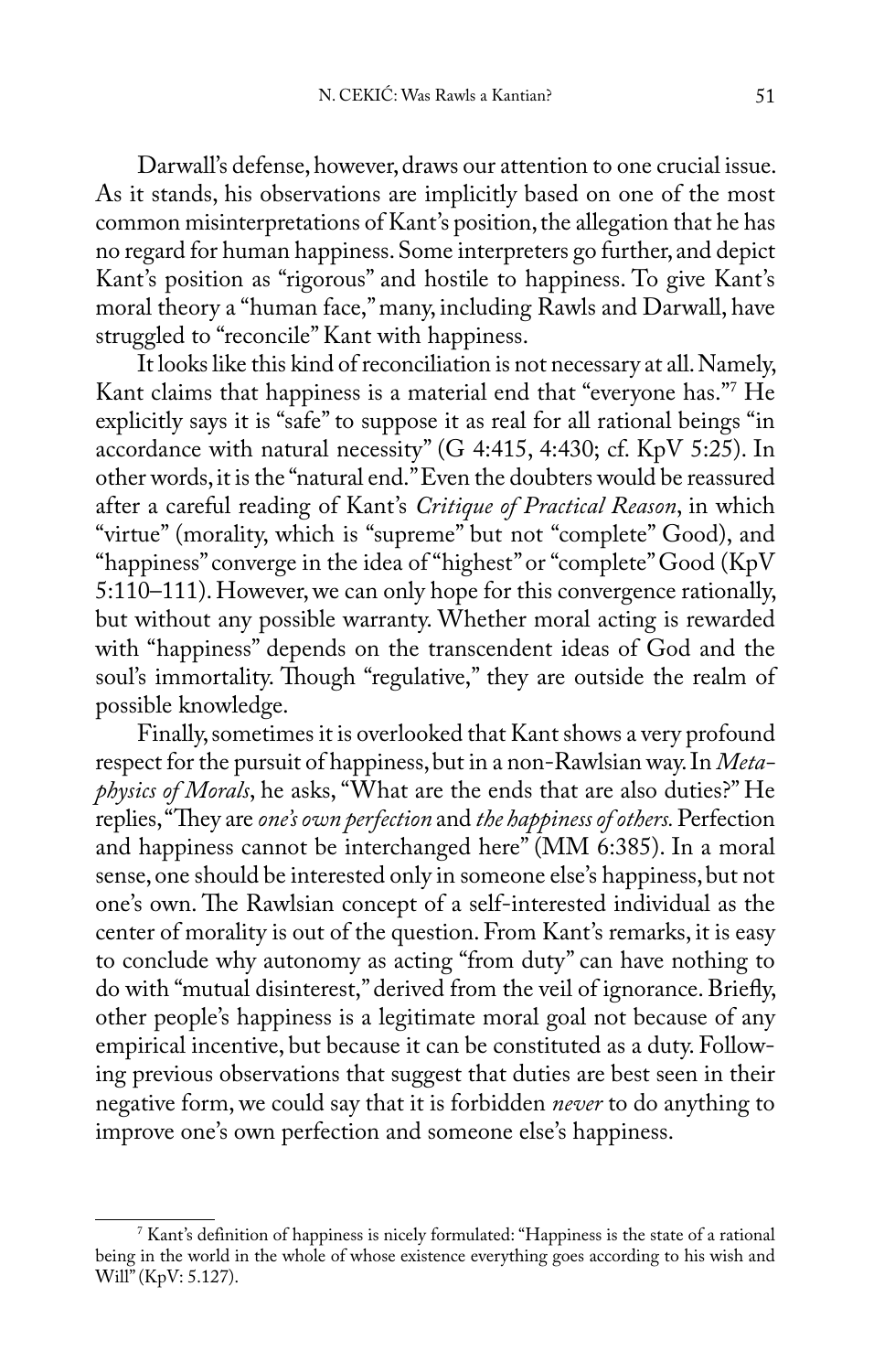# **5. Principles of justice as "categorical imperatives"**

Another critical point that the first critics of Rawls' Kantian interpretation have focused on is the notion of the categorical imperative. This attention was initially sparked by Rawls' explicitly stated belief that his principles of justice were "categorical imperatives":

The principles of justice are also categorical imperatives in Kant's sense. For by a categorical imperative Kant understands a principle of conduct that applies to a person in virtue of his nature as a free and equal rational being. The validity of the principles does not presuppose that one has a particular desire or aim. Whereas a hypothetical imperative by contrast does assume this: it directs us to take certain steps as effective means to achieve a specific end… Its applicability depends upon one's having an aim which one need not have as a condition of being a rational human individual. The argument for the two principles of justice does not assume that the parties have particular ends, but only that they desire certain primary goods… To act from the principles of justice is to act from categorical imperatives in the sense that they apply to us whatever in particular our aims are. (Rawls 1971: 253)

To even understand exactly what Rawls is trying to say here, we must first clarify Kant's basic idea of the categorical imperative as moral law. His language is notoriously complicated, leading to obscurity, but the primary idea is simple: The notion of categorical imperatives can be grasped only in contrast to the so-called "hypothetical imperative":

If the action were good merely as a means to *something else*, then the imperative is *hypothetical*; if it is represented as good *in itself*, hence necessary, as the principle of the Will, in a Will that in itself accords with reason, then it is *categorical*. (G 4:414)

Hypothetical imperative says, "I ought to do something *because I will something else*." By contrast, the moral, hence categorical, imperative says: "I ought to act thus-and-so even if I did not will anything else." That is, the former one says: "I ought not to lie, if I want to retain my honorable reputation," but the latter says: "I ought not to lie, even if I did not incur the least disgrace." (G 4:441)

Hypothetical imperatives are not moral judgments; they are "analytic" and "conditional" propositions about means–end relations. On the other hand, the concept of the categorical imperative (or *unconditional command*) is directly connected with Kant's conception of autonomy. Namely, as we have already seen, in autonomous acting, the agent *gives itself* the moral law regardless of any "object." Here, Reason "presupposes only itself, because a rule is objectively and universally valid only when it holds without the contingent, subjective conditions that distinguish one rational being from another" (KpV 5:21). The principle of Will's immediate (with no "incentives") self-determination, therefore, must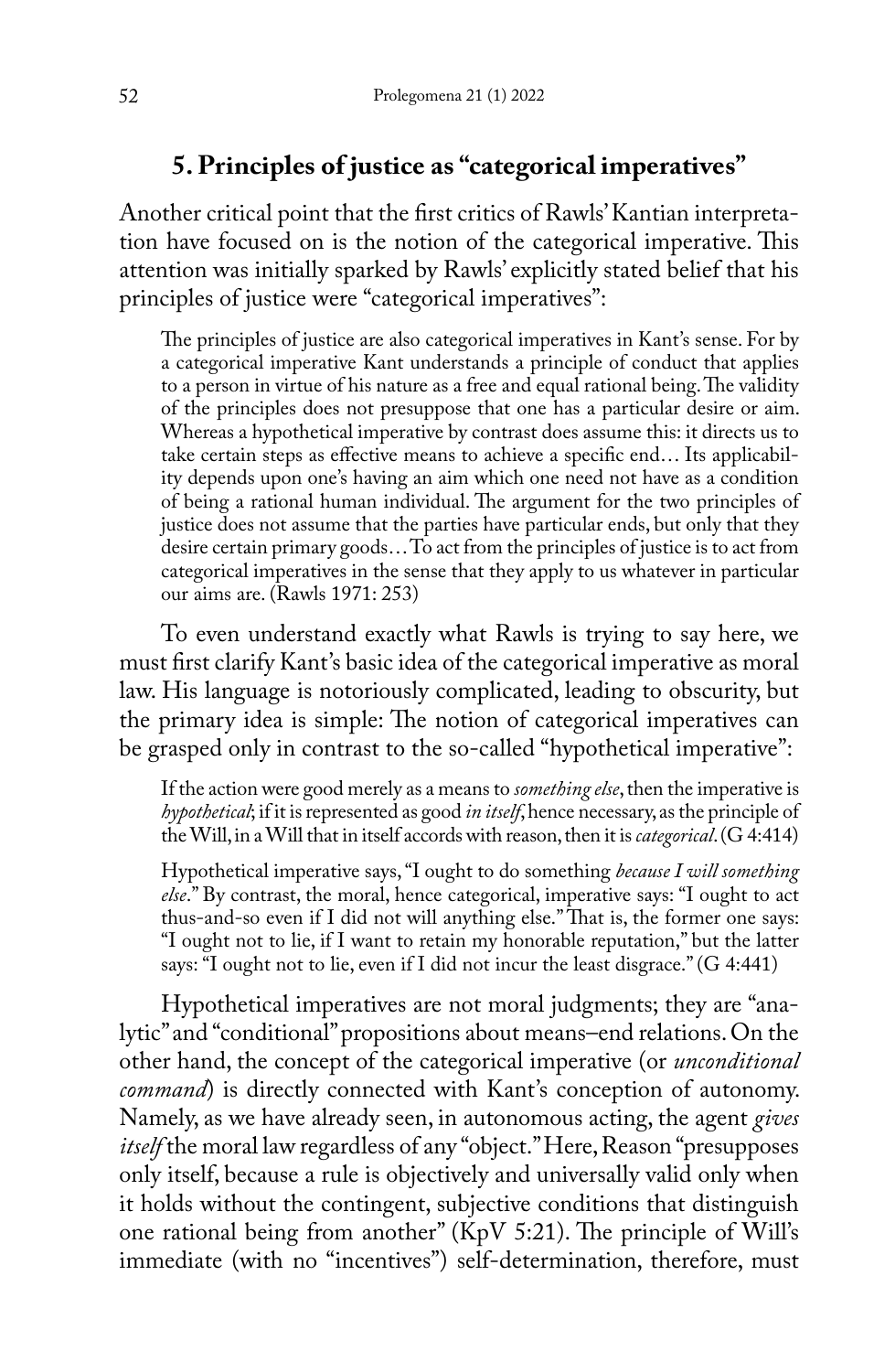be a *categorical* imperative (G 4:440), and it alone is worthy of the title "imperative of morality" (G 4:416).

Now let us take a look at how Kant sees the operation of the categorical imperative, and then we will revisit Rawls' view of that concept. Above all, Kant's ethics is referred to as "universalistic" with good reason. It is no coincidence that the most famous wording of the categorical imperative is "Formula of the Universal Law." Without this, it is impossible to interpret Kant's ethics. What is Kant's basic idea here?

First, the categorical imperative is a *single* moral criterion, and can only be one because Reason's demand is one and only – universality (logical prohibition of exceptions). The formula of the Universal Law explicitly expresses this demand: "Act only in accordance with that maxim through which you can at the same time will that it become a *universal* law" (G 4:421; cf. G 4:402). In the minimal technical context, we must not forget that the categorical imperative is a "synthetic judgment a priori," just as are judgments like "Every consequence has a cause" that belong to pure natural science.

Second, it should not be forgotten that the way the categorical imperative works is best seen when it has a form of prohibition. We can clarify this claim based on Kant's key notion of duty that is best observed when working *via negativa*. Namely, the human Will does not *by its nature* fulfill Reason's order to respect the very "pure form of lawfulness" (the form of *universality*) 8 because the agents are inclined to make exceptions in their own favor. So, Will must, as a subjective (fallible) principle of volition ("maxim"), conform to the objective law of morality by the following prohibition: "I ought never to act except in such a way that I could also will that my maxim should become a universal law" (G 4:402).

This negative formulation of the categorical imperative is rarely quoted, but it clearly illustrates Kant's general line of reasoning. Reason prohibits the adoption of subjective principles (maxims) that cannot be universal. This prohibition stops heteronomous maxims because they are based *solely* on empirical inclinations, which paves the way for the notion of morally destructive exceptions. By logically forbidding morally wrong maxims, Reason allows morally right ones. Some of them lead to the previously mentioned "happiness of others" as an end that is itself a duty.

<sup>8</sup> An imagined rational being whose Will has no "subjective conditions," for humans these are sensibility or natural inclinations, has no *duty* to fulfill the moral law because their God-like Will is purely determined by the law (rationality itself ). Those beings have a "holy Will" (KpV 5:32).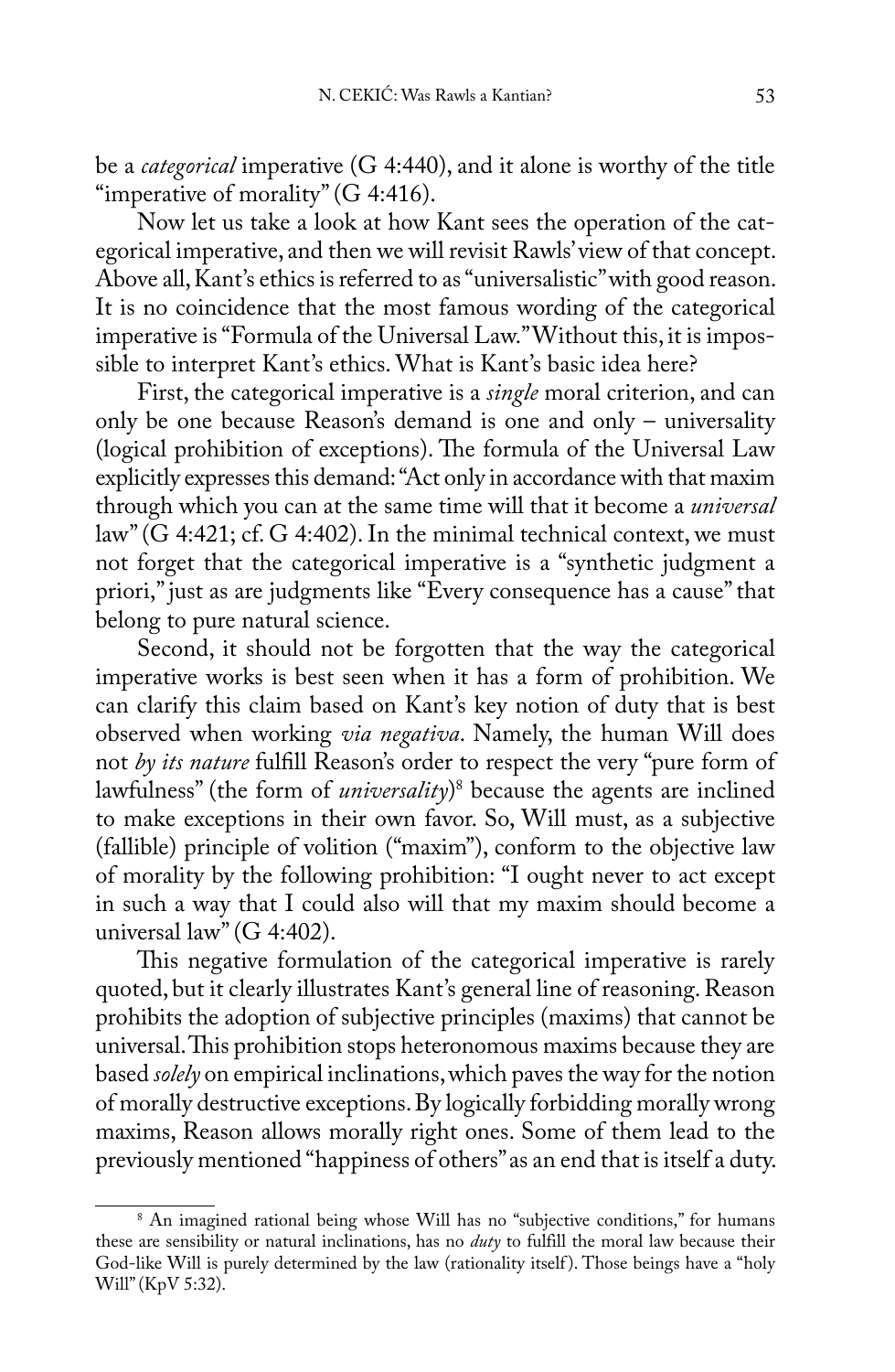Bearing in mind this technical explanation, what can be said about Rawls' assertion that the principles of justice in the original position are also categorical imperatives? The attack on this assertion was based on the same arguments challenging the view that individuals in Rawls' original position are autonomous. Let us remember, this objection emphasizes the confusion of two senses of rationality: instrumental and pure. Thus, Levine agrees with Rawls that a categorical imperative is an expression of a person's nature "as a free and equal rational being."

However, he then adds that this freedom and rationality are transcendental and unconditioned by any merely contingent end, no matter how universally entertained. This is the sense in which the categorical imperative commands "categorically." On Rawls' account, however, the desire for primary goods is part of being rational. In that sense of "rationality," principles of conduct that apply to us in virtue of our "nature as free and equal rational beings" are conditioned by merely contingent ends; namely, the set of primary goods. It is only by confusing these two quite distinct senses of "rationality" that Rawls can go on to conclude that these principles command categorically. (Levine 1974: 55)

Let us take another look at Rawls' use of the phrase "categorical imperatives" (plural) for *two* principles of justice. His contention that the desire for primary goods extends to all human beings, whatever their particular conceptions of the Good, does not really modify their hypothetical character. At best, it is a contingent fact that all human beings have some common aims. Thus, claiming that "wanting the primary goods is part of being rational" entirely opposes Kant's conception of rational agency. For the principles of justice to be categorical imperatives, they would have to determine Will independently of anything that does not come from Reason. Rawls' principles of justice do not and cannot do it. As already noticed, imperatives derived from a desire for "primary goods" would be hypothetical in Kant's sense, not categorical. Despite their indefiniteness, they are still empirical "incentives" (see Nagel 1973: 223 n3; cf. G 4:415–416). Rawls' principles of justice, as a categorical imperative(s), resemble Kant's "counsels of prudence" that are a specific kind of hypothetical imperative.

Now let us recall Rawls' claim that the motivational assumption of *mutual disinterest* in the original position accords with Kant's autonomy (Rawls 1971: 253). This assertion seems very strange when viewed in the light of another formulation of the categorical imperative – the famous "Formula of Humanity": "Act so that you use humanity, as much in your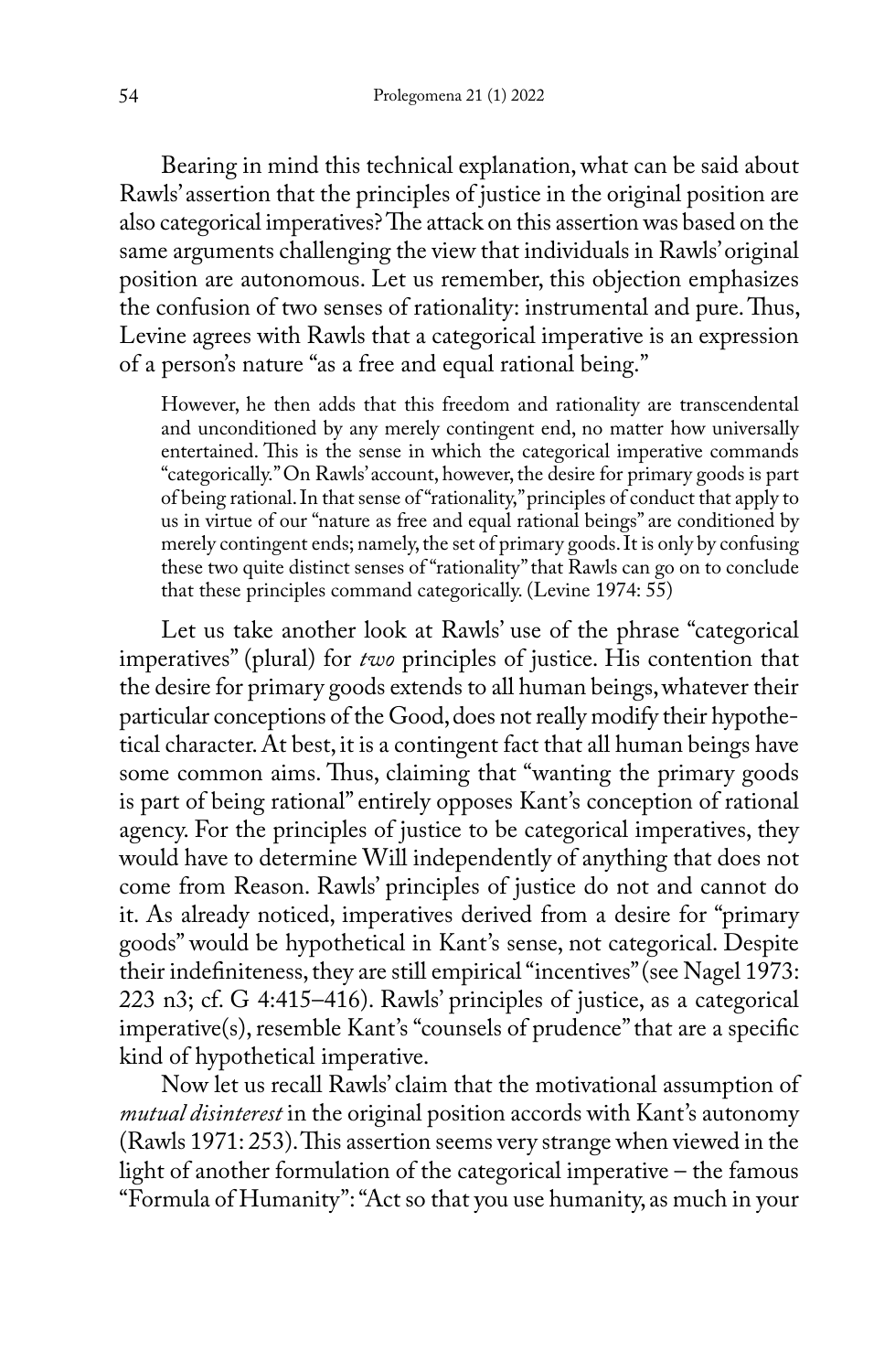own person as in the person of every other, always at the same time as end and never *merely*<sup>9</sup> as means" (G 4:429; cf. G 4:436).

The very wording of this "formula" casts into doubt Rawls' idea of an individual's absolute "mutual disinterest" as a part of Kantian morality. The empirical "mutual disinterest" of individuals in the original position is the consequence of the veil of ignorance. As no one knows anything about others, no one can be "interested in others" in the sensory and empirical sense. This disinterest is consistent with Kant's views only in relation to one point: His ethical theory does imply that moral decisions exclude empirical interest. However, Rawls again conflates two sources of rationality and motivation–instrumental and pure Reason. Kantian empirically disinterested individuals as "noumenal selves" and "end-inthemselves" are still fundamentally, transcendentally interested in one other's essential feature, namely, Reason, which is a priori familiar to all of them.

Rawls continues to read Kant in a very exotic way. His view on "treating other as means" in the Humanity Formula is oddly rigid compared to Kant's understanding. For unclear reasons, he thinks that principles of justice give an even more vital and characteristic interpretation of Kant's intentions: "They rule out even the tendency to regard men as means to one another's welfare. In the design of the social system, we must treat persons solely as ends and *not in any way* as means" (Rawls 1971: 183).

Why does Rawls' understanding of "treating humanity as means" contradict Kant's Formula of Humanity? We have to remember that Kant, in this formula, does not forbid every "use" of another, but merely requires that in those cases, the latter will not be treated *only* as means. This kind of conviction is quite close to common sense: contracts, trade, friendship, love, and so on. These are activities in which people "use" each other, and the largest part of our lives consists of such activities. Kant forbids extortion and violence, but not "using other" with prior consent. Rawls' particular formulation is chiefly understood as mistaken in classical Kantian literature. A well-known interpreter of Kant's work, Allen Wood, warns us:

It is possible to treat persons as end in themselves and also as means, as long as you respect their… dignity. This is not only possible, but Kantian ethics positively enjoins it. (...) In realm of ends, every rational being would… be treated as end in itself and at the same time as a means to the system of shared ends. (Wood 2008: 87)

<sup>9</sup> Emphasis added.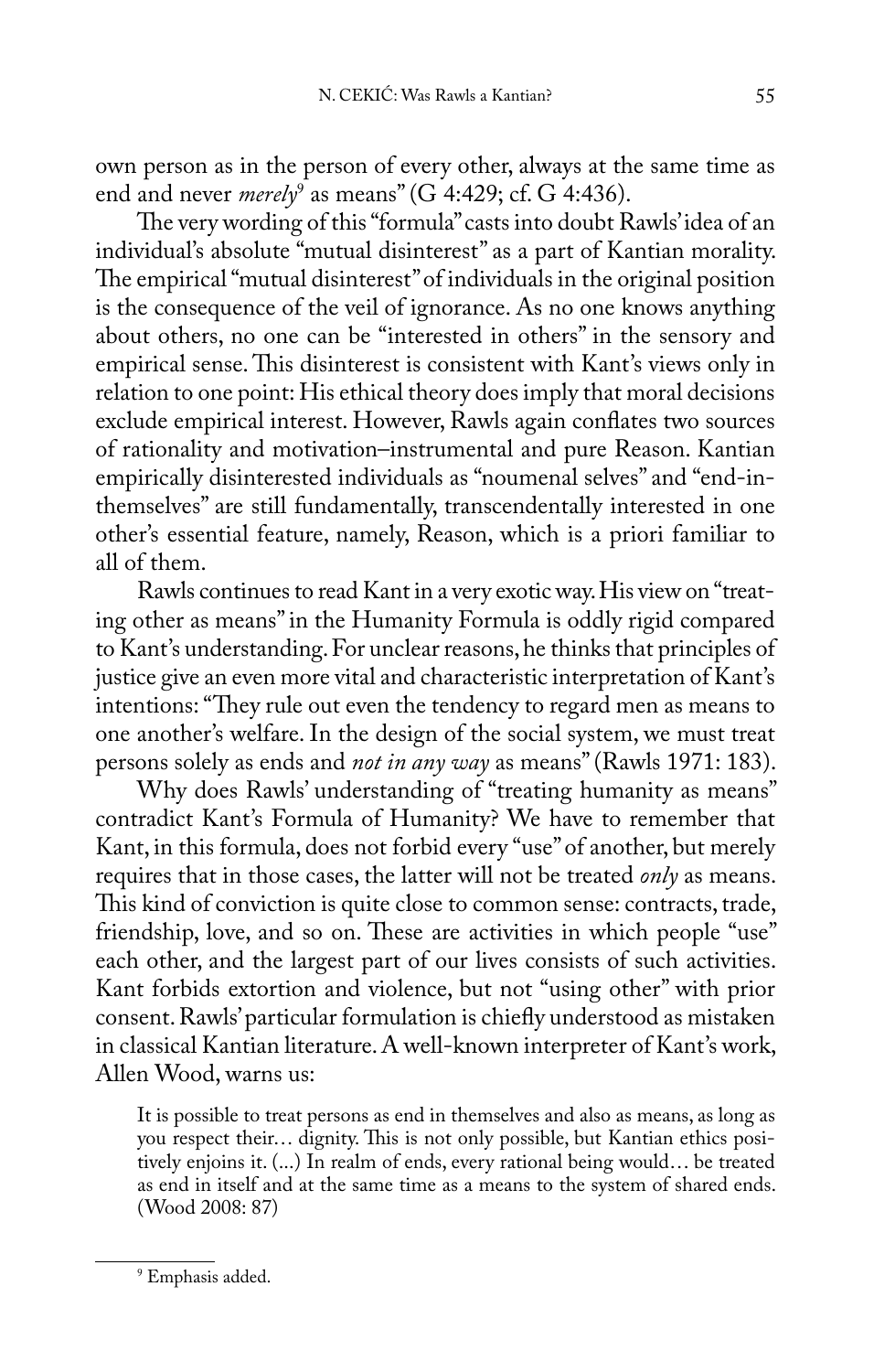### **6. Kantian interpretation or Kantian inspiration?**

After reading the literature on Rawls' Kantianism, one can easily feel that many philosophers asked whether Rawls could have been more Kantian than he was. To answer this question, we must check if Kant and Rawls' theories fit the same normative approach within moral philosophy. Regarding that, Ronald Dworkin notes that any "deep" political theory must be based on the goal, rights, or duty. In duty-based theories, unlike the consequentialist and rights-based theories, individual actions and decisions are viewed as fundamentally significant. On the other hand, rights-based theories are more interested in personal independence and protecting the value of individual opinion and choice. Rights- and duty-based theories conceive of moral rules or laws as independent of selfish interests. However, a difference exists. The duty-based theories consider these rules the essence. Theories based on rights consider moral laws instrumental (Dworkin 1977: 169–176).

Kant's ethics is emphatically "ethics of duty." Kant's famous saying provides the best illustration: "The majesty of duty has nothing to do with the enjoyment of life; it has its own law and also its own court" (KpV 5:89). However, Kant presents the notion of duty as "popular," available to everybody with common sense. It contains the essential quality of *any* (not just moral) law: being absolute, universal, and necessary (G 4:389). On the other hand, Rawls's political theory is based on the notion of rights. "Rights-based" theories treat morality as instrumental: "The man who is in the center of rights-based theories is a man who benefits from someone else's respect for the law, not a man who leads a life of virtue by himself by respecting the law" (Dworkin 1977: 172).

Thus, the answer to the original question "Could Rawls have been more Kantian?" is "No, he could not because the normative framework he chose would not allow it." However, this assessment does not necessarily mean Rawls "made a mistake" or "abused Kant." It seems now that he simply took concepts from Kant's theory that fit his basic idea and then adapted them. After all, Rawls did not hide his departures from Kant; he announced them. Therefore, the real question for the end of our analysis is not could Rawls have been more Kantian, but whether there a valuable heritage emerges from Rawls' Kantian interpretation.

In response to these questions, we can only say that Rawls' Kantian interpretation probably provided a lasting philosophical life of some of Kant's ideas for at least two reasons.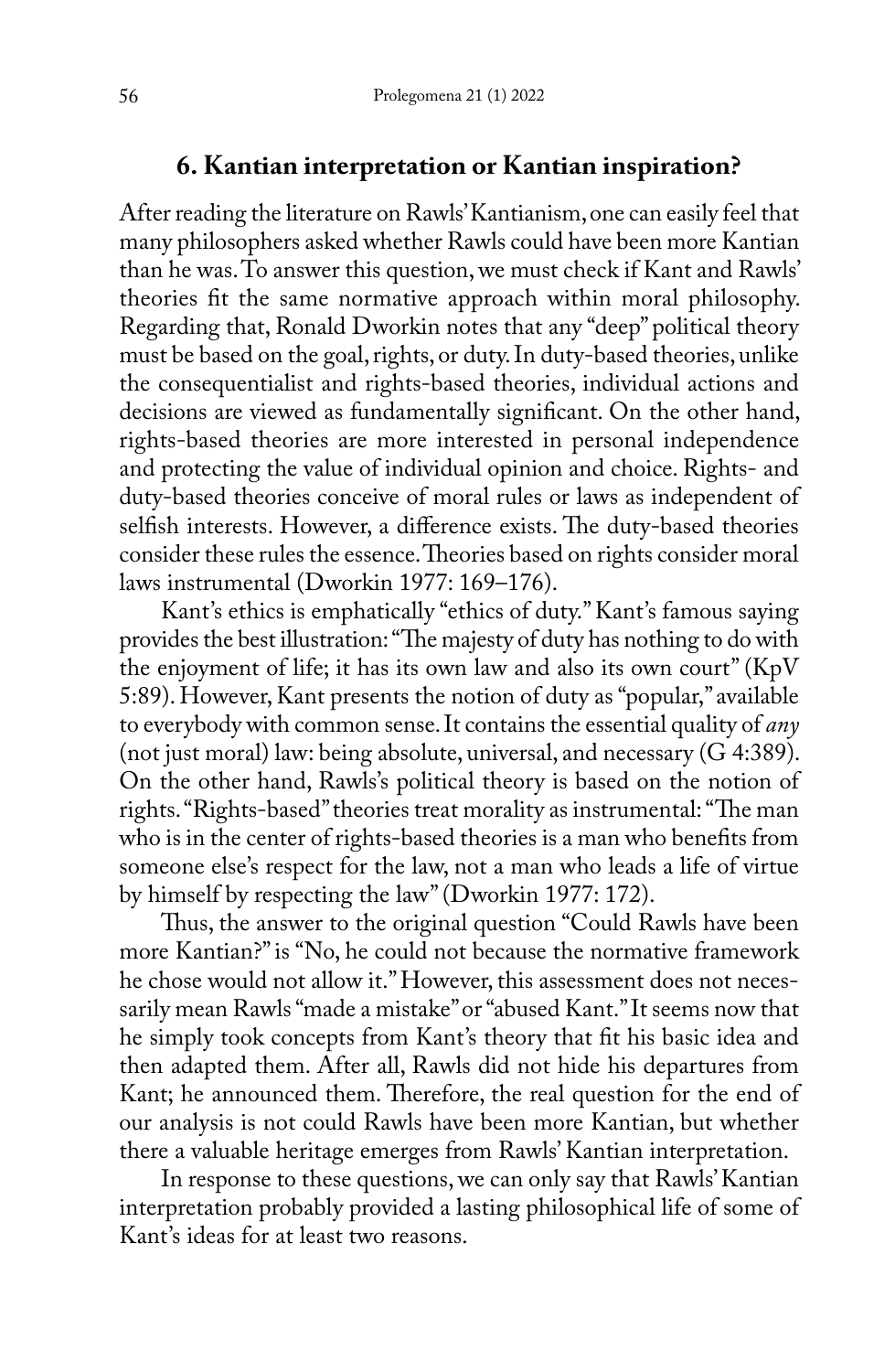First, Rawls' idea of the inviolability of individuals, on which he grounds the concept of "the priority of the Right," certainly has a Kantian flavor. This idea found a place in contemporary ethics and political philosophy as the idea of "deontological constraints." Of course, Kant and Rawls' notions of inviolability are based on diverse approaches. Kant's is based on duty, Rawls' on the term of rights. Still, there is almost no doubt that Kant would agree with the following widely quoted remark by Rawls:

Each person possesses an inviolability founded on justice that even the welfare of society cannot override. For this reason, justice denies that the loss of freedom for some is made right by a greater good shared by others. It does not allow that the sacrifices imposed on a few are outweighed by the larger sum of advantages enjoyed by many… The rights secured by justice are not subject to political bargaining or to the calculus of social interests. (Rawls 1971: 2–3)

Second, Rawls' attempt to reconcile a concept of naturally selfcentered "material" motivation with Kantian "formalism" is also significant. Specifically, even some philosophers who jointly challenge Kant's philosophy and Rawls' Kantianism give Rawls credit for trying somehow to fill Kant's abstract and formal "skeleton" with theoretical "flesh". Rawls' Kantian interpretation could be taken as a philosophical tactic to supply Kant's theoretical position with tangible "content", and not as mere interpretation (see Wolf 1977: 115–116). This belief is still widespread among philosophers.

What can we say regarding the debate on Rawls' Kantianism from today's perspective? We would probably conclude there is "something in it after all," and the debate was not futile. Let us end by playing with words a bit, by changing "Rawls' Kantian interpretation" to "Rawls' Kantian inspiration." Are we wrong? One thing is for sure: By changing Rawls' "Kantian interpretation" to his "Kantian inspiration," we would not lose anything. Moreover, some things might be more apparent to future generations of readers of *A Theory*.

#### **Acknowledgments**

This article is partially based on the presentation "Rawls, Nozick and Kantian conceptions of personality" at the conference "*A Theory of Justice*: Fifty Years After" held on November 16th and 17th 2021 in Zagreb (Croatia).